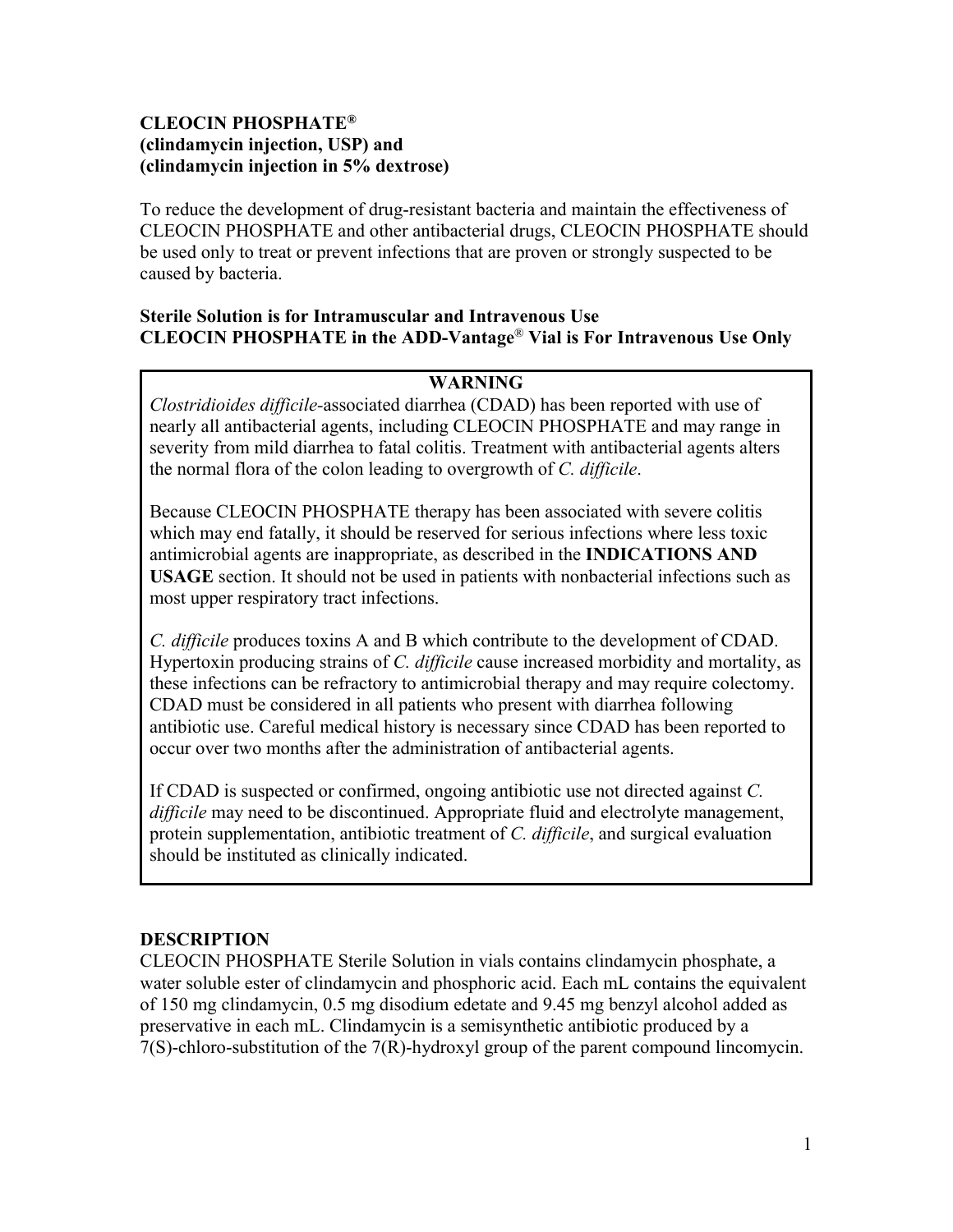The chemical name of clindamycin phosphate is L-*threo*-α-D-*galacto-*Octopyranoside, methyl-7-chloro-6,7,8-trideoxy-6-[[(1-methyl-4-propyl-2-pyrrolidinyl)carbonyl] amino]-1-thio-, 2-(dihydrogen phosphate), (2*S-trans*)-.

The molecular formula is  $C_{18}H_{34}CIN_20_8PS$  and the molecular weight is 504.96.

The structural formula is represented below:



#### **CLEOCIN PHOSPHATE in the ADD-Vantage Vial is intended for intravenous use only after further dilution with appropriate volume of ADD-Vantage diluent base solution** (see **Directions for Use**)**.**

CLEOCIN PHOSPHATE IV Solution in the GALAXY plastic container for intravenous use is composed of clindamycin phosphate equivalent to 300, 600 and 900 mg of clindamycin premixed with 5% dextrose as a sterile solution. Disodium edetate has been added at a concentration of 0.04 mg/mL. The pH has been adjusted with sodium hydroxide and/or hydrochloric acid.

The plastic container is fabricated from a specially designed multilayer plastic, PL 2501. Solutions in contact with the plastic container can leach out certain of its chemical components in very small amounts within the expiration period. The suitability of the plastic has been confirmed in tests in animals according to the USP biological tests for plastic containers, as well as by tissue culture toxicity studies.

# **CLINICAL PHARMACOLOGY**

## **Distribution**

Biologically inactive clindamycin phosphate is converted to active clindamycin. By the end of short-term intravenous infusion, peak serum concentrations of active clindamycin are reached.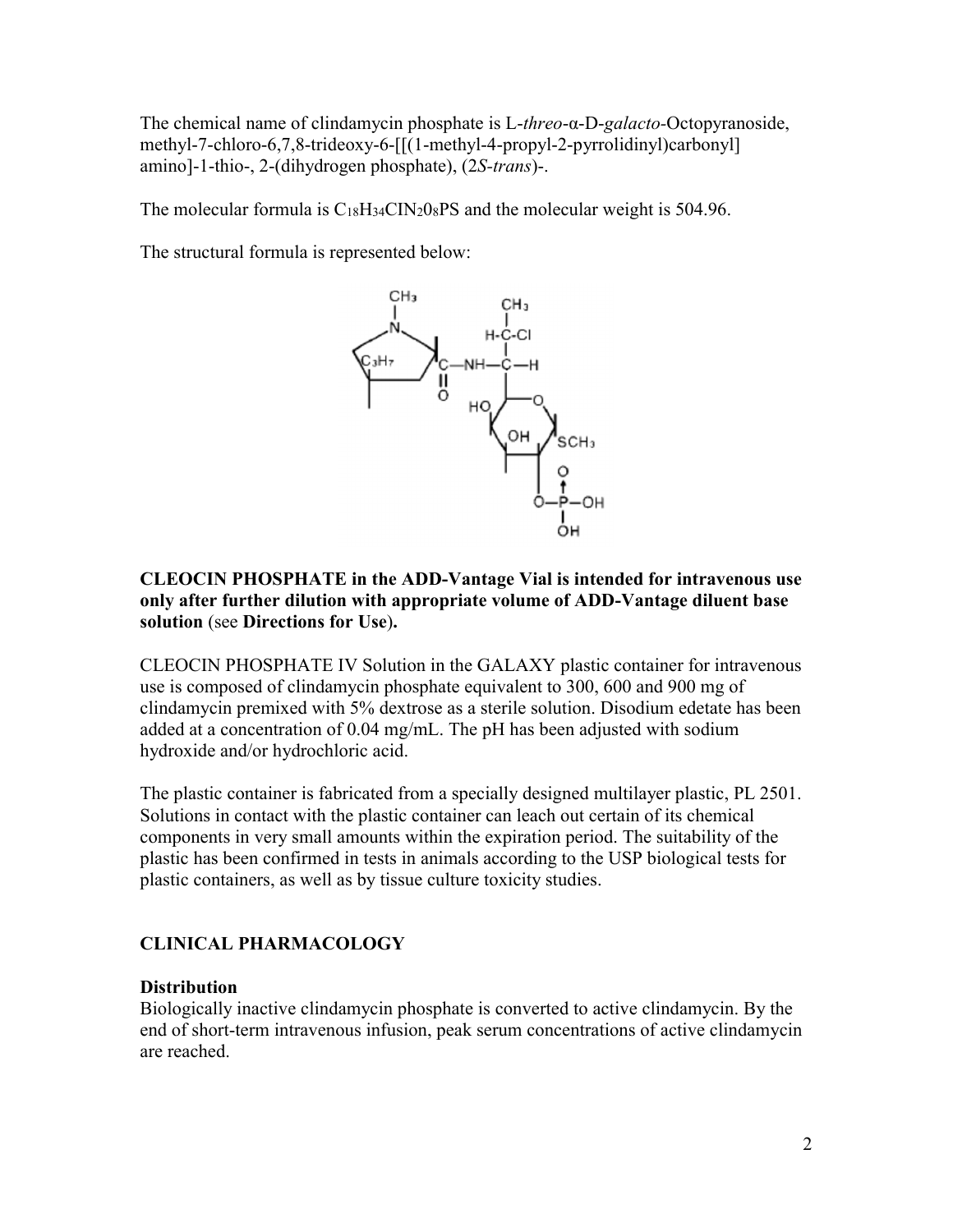After intramuscular injection of clindamycin phosphate, peak concentrations of active clindamycin are reached within 3 hours in adults and 1 hour in pediatric patients.

Serum concentrations of clindamycin can be maintained above the in vitro minimum inhibitory concentrations for most indicated organisms by administration of clindamycin phosphate every 8 to 12 hours in adults and every 6 to 8 hours in pediatric patients, or by continuous intravenous infusion. An equilibrium state is reached by the third dose.

No significant concentrations of clindamycin are attained in the cerebrospinal fluid even in the presence of inflamed meninges.

#### **Metabolism**

In vitro studies in human liver and intestinal microsomes indicated that clindamycin is predominantly metabolized by Cytochrome P450 3A4 (CYP3A4), with minor contribution from CYP3A5, to form clindamycin sulfoxide and a minor metabolite, N-desmethylclindamycin.

#### **Excretion**

Biologically inactive clindamycin phosphate disappears from the serum with 6 minutes of the average elimination half-life; however, the average serum elimination half-life of active clindamycin is about 3 hours in adults and 2½ hours in pediatric patients.

#### **Specific Populations**

#### *Patients with Renal/Hepatic Impairment*

The elimination half-life of clindamycin is increased slightly in patients with markedly reduced renal or hepatic function. Hemodialysis and peritoneal dialysis are not effective in removing clindamycin from the serum. Dosage schedules do not need to be modified in patients with renal or hepatic disease.

#### *Geriatric Patients*

Pharmacokinetic studies in elderly volunteers (61-79 years) and younger adults (18-39 years) indicate that age alone does not alter clindamycin pharmacokinetics (clearance, elimination half-life, volume of distribution, and area under the serum concentration-time curve) after IV administration of clindamycin phosphate. After oral administration of clindamycin hydrochloride, the average elimination half-life is increased to approximately 4.0 hours (range 3.4-5.1 h) in the elderly, compared to 3.2 hours (range 2.1-4.2 h) in younger adults. The extent of absorption, however, is not different between age groups and no dosage alteration is necessary for the elderly with normal hepatic function and normal (age-adjusted) renal function $^1$ .

*Pharmacokinetics in Pediatric Patients with PMA ≤32 weeks, or >32 to ≤40 weeks* Systemic clearance (CL) in premature infants increases with increases in body weight (kg) and post-menstrual age (PMA). The dosing regimens for pediatric patients  $\leq 32$  weeks PMA (5 mg/kg) and >32 to  $\leq 40$  weeks PMA (7 mg/kg), both administered intravenously every 8 hours, achieve exposures comparable to therapeutic exposures in adults (weighing 70 kg) administered clindamycin 600 mg every 8 hours (Table 1).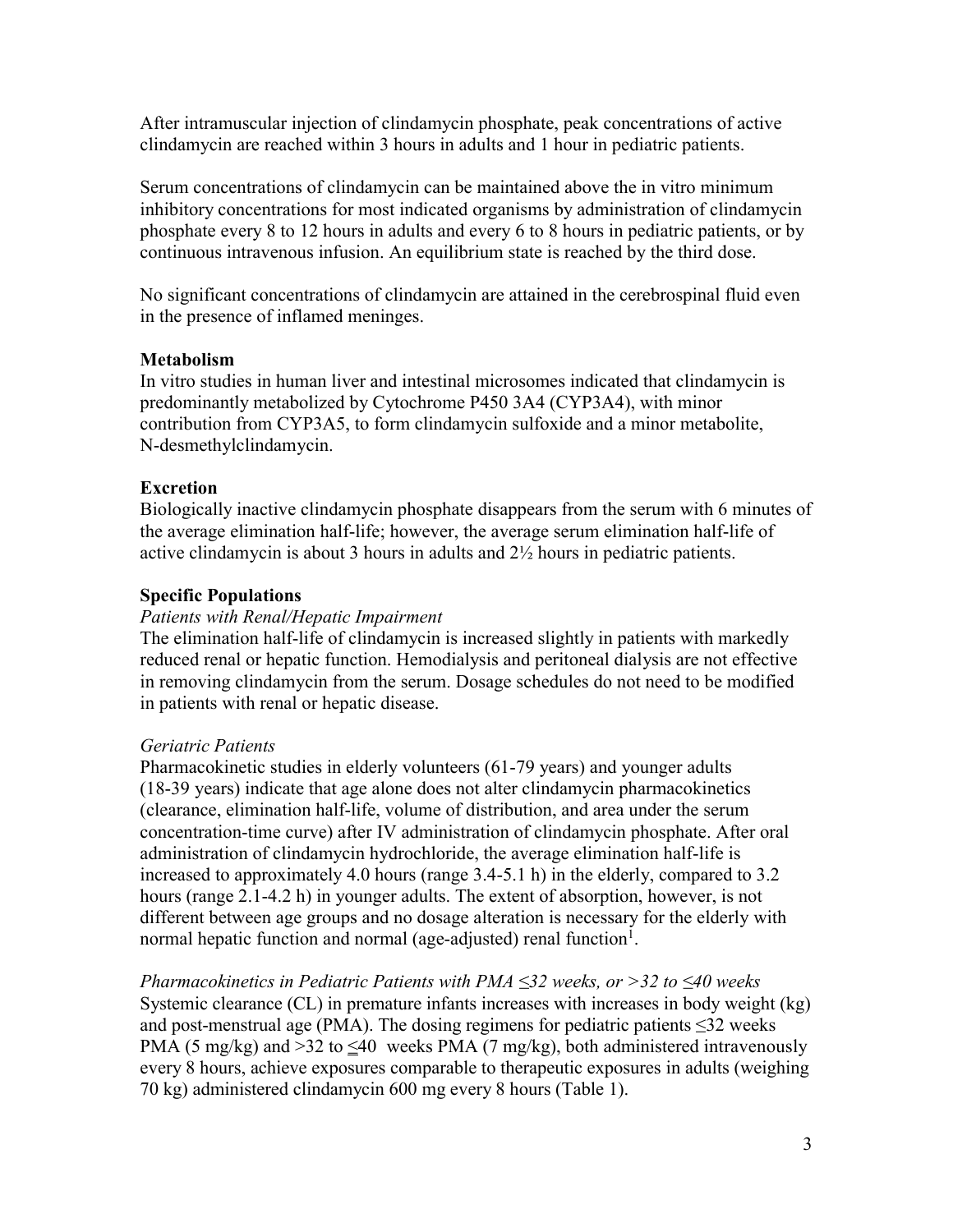#### **Table 1. Predicted Drug Exposure (Mean ± SD) of Clindamycin in Adults and in Pediatric Patients with PMA ≤32 weeks, or >32 to ≤40 weeks**

| Age                                               | Adult (70 kg) | $PMA \leq 32$ weeks | PMA $>32 - 540$ weeks |
|---------------------------------------------------|---------------|---------------------|-----------------------|
| Dose (every 8 hours)                              | $600$ mg      | $5 \text{ mg/kg}$   | $7 \text{ mg/kg}$     |
| $AUC_{ss,0-8 \text{ hour}}$<br>$(mcg \cdot h/mL)$ | 50.5(30.95)   | 52.5(17.0)          | 55.9 (23.55)          |
| $C_{\text{max,ss}}(\text{mcg/mL})$                | 12.0(3.49)    | 9.0(2.02)           | 10.5(2.79)            |
| $C_{\text{min,ss}}(\text{mcg/mL})$                | 3.1(3.34)     | 4.6(2.00)           | 4.4(2.77)             |

PMA: post-menstrual age; AUC<sub>ss,0-8 hour</sub>: area under the concentration-time curve during a dosing interval at steady state; C<sub>max,ss</sub>: maximum drug concentration at steady state; C<sub>min,ss</sub>: minimum or trough drug concentration at steady state.

## *Obese Pediatric Patients Aged 2 to Less than 18 Years and Obese Adults Aged 18 to 20 Years*

An analysis of pharmacokinetic data in obese pediatric patients aged 2 to less than 18 years and obese adults aged 18 to 20 years demonstrated that clindamycin clearance and volume of distribution, normalized by total body weight, are comparable regardless of obesity.

## **Microbiology**

## Mechanism of Action

Clindamycin inhibits bacterial protein synthesis by binding to the 23S RNA of the 50S subunit of the ribosome. Clindamycin is bacteriostatic.

## Resistance

Resistance to clindamycin is most often caused by modification of specific bases of the 23S ribosomal RNA. Cross-resistance between clindamycin and lincomycin is complete. Because the binding sites for these antibacterial drugs overlap, cross-resistance is sometimes observed among lincosamides, macrolides and streptogramin B.Macrolide-inducible resistance to clindamycin occurs in some isolates of macrolide-resistant bacteria. Macrolide-resistant isolates of staphylococci and beta-hemolytic streptococci should be screened for induction of clindamycin resistance using the D-zone test.

#### Antimicrobial Activity

Clindamycin has been shown to be active against most of the isolates of the following microorganisms, both in vitro and in clinical infections *[see Indications and Usage ]*:

## **Gram-positive bacteria**

*Staphylococcus aureus* (methicillin-susceptible strains) *Streptococcus pneumoniae* (penicillin-susceptible strains) *Streptococcus pyogenes*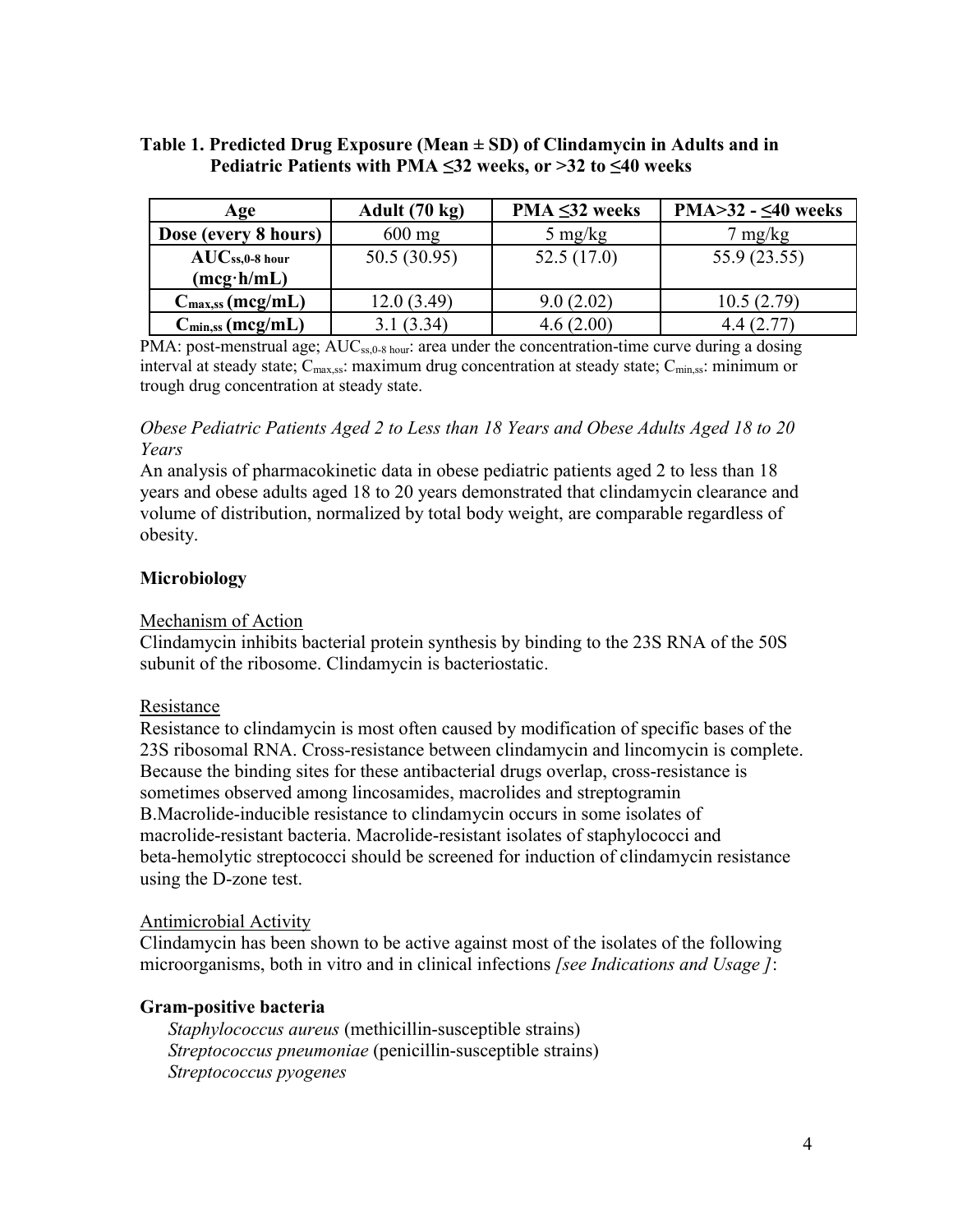#### **Anaerobic bacteria**

*Clostridium perfringens Fusobacterium necrophorum Fusobacterium nucleatum Peptostreptococcus anaerobius Prevotella melaninogenica*

The following *in vitro* data are available, but their clinical significance is unknown. At least 90 percent of the following bacteria exhibit an *in vitro* minimum inhibitory concentration (MIC) less than or equal to the susceptible breakpoint for clindamycin against isolates of a similar genus or organism group. However, the efficacy of clindamycin in treating clinical infections due to these bacteria has not been established in adequate and well-controlled clinical trials.

#### **Gram-positive bacteria**

*Staphylococcus epidermidis* (methicillin-susceptible strains) *Streptococcus agalactiae Streptococcus anginosus Streptococcus mitis Streptococcus oralis*

#### **Anaerobic bacteria**

*Actinomyces israelii Clostridium clostridioforme Eggerthella lenta Finegoldia (Peptostreptococcus) magna Micromonas (Peptostreptococcus) micros Prevotella bivia Prevotella intermedia Cutibacterium acnes*

#### Susceptibility Testing

For specific information regarding susceptibility test interpretive criteria and associated test methods and quality control standards recognized by FDA for this drug, please see: <https://www.fda.gov/STIC>.

#### **INDICATIONS AND USAGE**

CLEOCIN PHOSPHATE products are indicated in the treatment of serious infections caused by susceptible anaerobic bacteria.

CLEOCIN PHOSPHATE products are also indicated in the treatment of serious infections due to susceptible strains of streptococci, pneumococci, and staphylococci. Its use should be reserved for penicillin-allergic patients or other patients for whom, in the judgment of the physician, a penicillin is inappropriate. Because of the risk of antibioticassociated pseudomembranous colitis, as described in the **BOXED WARNING**, before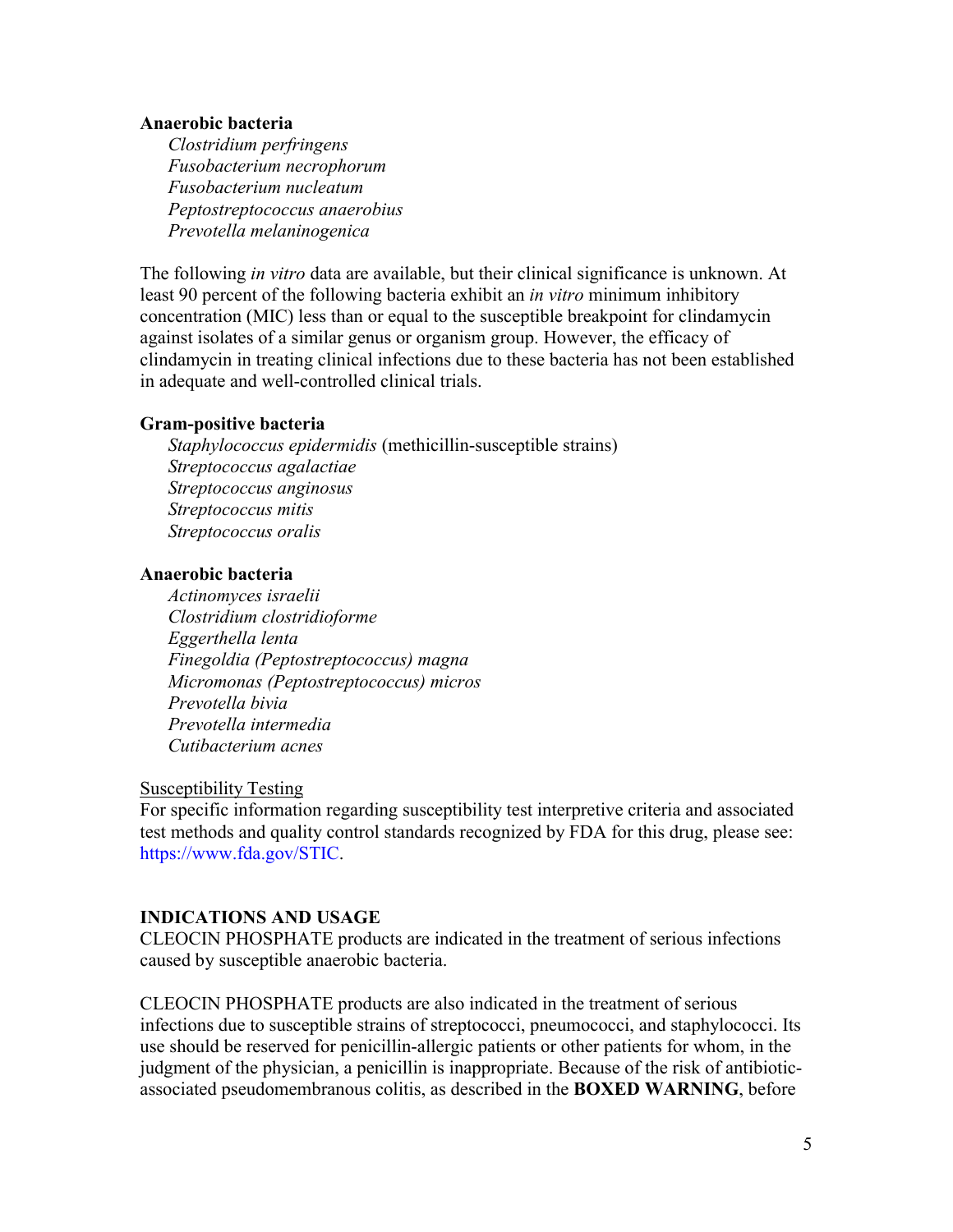selecting clindamycin the physician should consider the nature of the infection and the suitability of less toxic alternatives (e.g., erythromycin).

Bacteriologic studies should be performed to determine the causative organisms and their susceptibility to clindamycin.

Indicated surgical procedures should be performed in conjunction with antibiotic therapy.

CLEOCIN PHOSPHATE is indicated in the treatment of serious infections caused by susceptible strains of the designated organisms in the conditions listed below:

Lower respiratory tract infections including pneumonia, empyema, and lung abscess caused by anaerobes, *Streptococcus pneumoniae,* other streptococci (except *E. faecalis*), and *Staphylococcus aureus.*

Skin and skin structure infections caused by *Streptococcus pyogenes, Staphylococcus aureus*, and anaerobes.

Gynecological infections including endometritis, nongonococcal tubo-ovarian abscess, pelvic cellulitis, and postsurgical vaginal cuff infection caused by susceptible anaerobes.

Intra-abdominal infections including peritonitis and intra-abdominal abscess caused by susceptible anaerobic organisms.

Septicemia caused by *Staphylococcus aureus*, streptococci (except *Enterococcus faecalis*), and susceptible anaerobes.

Bone and joint infections including acute hematogenous osteomyelitis caused by *Staphylococcus aureus* and as adjunctive therapy in the surgical treatment of chronic bone and joint infections due to susceptible organisms.

To reduce the development of drug-resistant bacteria and maintain the effectiveness of CLEOCIN PHOSPHATE and other antibacterial drugs, CLEOCIN PHOSPHATE should be used only to treat or prevent infections that are proven or strongly suspected to be caused by susceptible bacteria. When culture and susceptibility information are available, they should be considered in selecting or modifying antibacterial therapy. In the absence of such data, local epidemiology and susceptibility patterns may contribute to the empiric selection of therapy.

#### **CONTRAINDICATIONS**

This drug is contraindicated in individuals with a history of hypersensitivity to preparations containing clindamycin or lincomycin.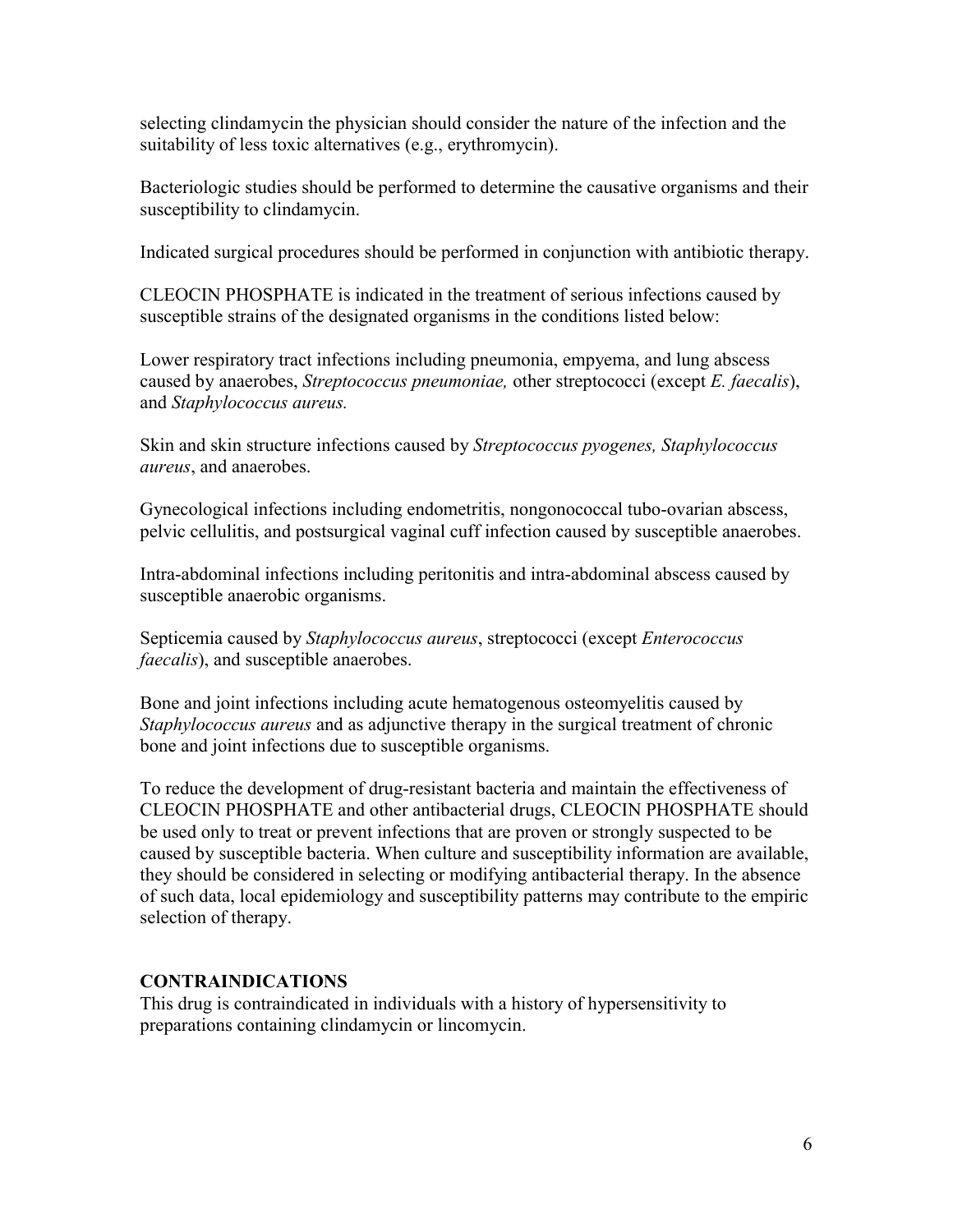#### **WARNINGS** See **BOXED WARNING**.

#### *Clostridioides difficile***-Associated Diarrhea**

*Clostridioides difficile*-associated diarrhea (CDAD) has been reported with use of nearly all antibacterial agents, including CLEOCIN PHOSPHATE, and may range in severity from mild diarrhea to fatal colitis. Treatment with antibacterial agents alters the normal flora of the colon leading to overgrowth of *C. difficile*.

*C. difficile* produces toxins A and B which contribute to the development of CDAD. Hypertoxin producing strains of *C. difficile* cause increased morbidity and mortality, as these infections can be refractory to antimicrobial therapy and may require colectomy. CDAD must be considered in all patients who present with diarrhea following antibiotic use. Careful medical history is necessary since CDAD has been reported to occur over two months after the administration of antibacterial agents.

If CDAD is suspected or confirmed, ongoing antibiotic use not directed against *C. difficile* may need to be discontinued. Appropriate fluid and electrolyte management, protein supplementation, antibiotic treatment of *C. difficile*, and surgical evaluation should be instituted as clinically indicated.

## **Anaphylactic and Severe Hypersensitivity Reactions**

Anaphylactic shock and anaphylactic reactions have been reported **(**see **ADVERSE REACTIONS)**.

Severe hypersensitivity reactions, including severe skin reactions such as toxic epidermal necrolysis (TEN), drug reaction with eosinophilia and systemic symptoms (DRESS), and Stevens-Johnson syndrome (SJS), some with fatal outcome, have been reported **(**see **ADVERSE REACTIONS)**.

In case of such an anaphylactic or severe hypersensitivity reaction, discontinue treatment permanently and institute appropriate therapy.

A careful inquiry should be made concerning previous sensitivities to drugs and other allergens.

## **Benzyl Alcohol Toxicity in Neonates ("Gasping Syndrome")**

This product contains benzyl alcohol as a preservative. The administration of intravenous solutions containing the preservative benzyl alcohol has been associated with the "gasping syndrome", and death in neonates. Symptoms include a striking onset of gasping respiration, hypotension, bradycardia, and cardiovascular collapse. Although the normal therapeutic dose of this product delivers amounts of benzyl alcohol that are substantially lower than those reported in association with the "gasping syndrome", the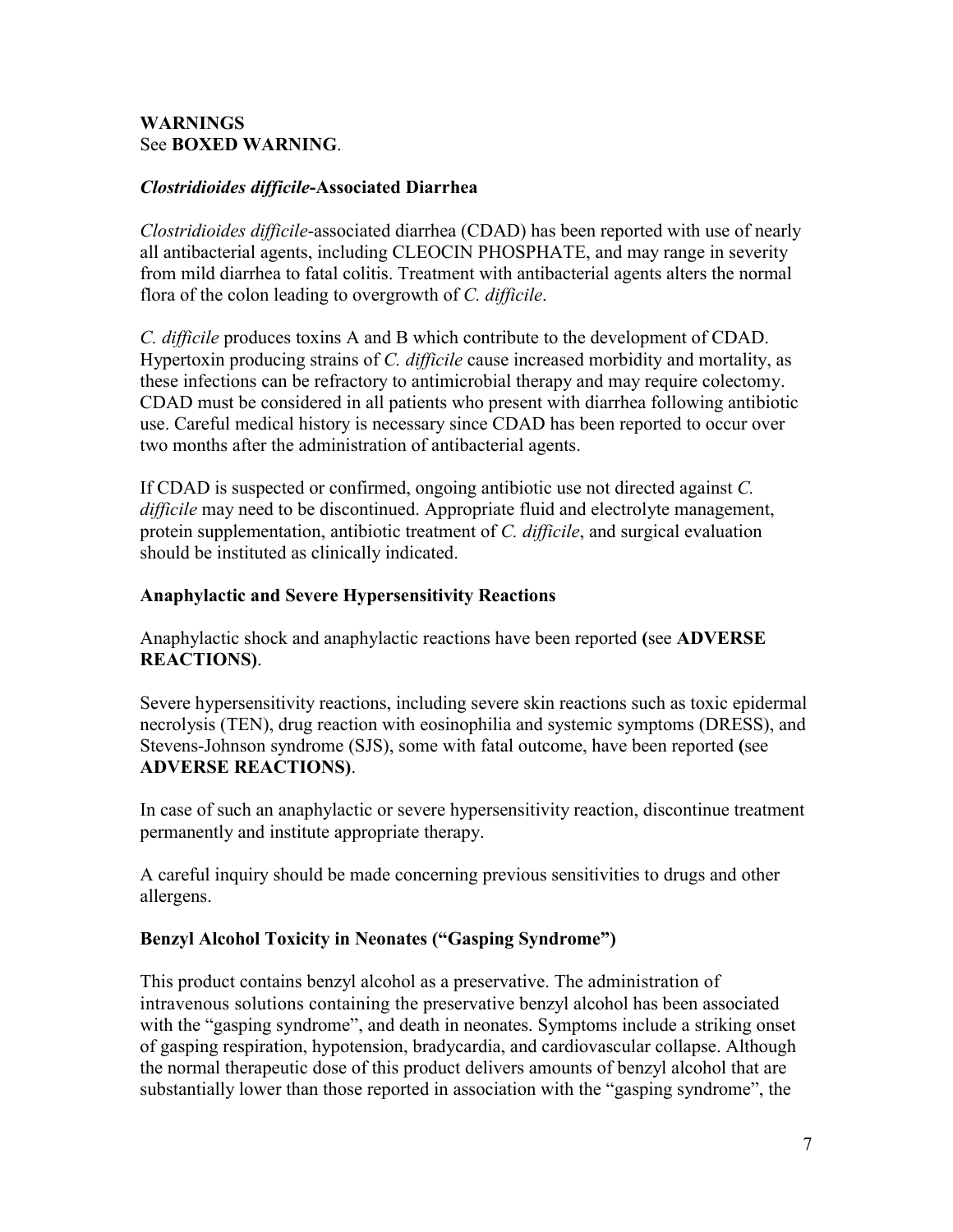minimum amount of benzyl alcohol at which toxicity may occur is not known and total daily benzyl alcohol exposure may be increased by concomitant medications.

The risk of benzyl alcohol toxicity depends on the quantity administered and the liver and kidneys' capacity to detoxify the chemical. Premature and low birth weight infants may be more likely to develop toxicity.

# **Nephrotoxicity**

Clindamycin is potentially nephrotoxic and cases with acute kidney injury have been reported. Consider monitoring of renal function particularly in patients with pre-existing renal dysfunction or those taking concomitant nephrotoxic drugs. In case of acute kidney injury, discontinue CLEOCIN PHOSPHATE when no other etiology is identified.

**Usage in Meningitis—**Since clindamycin does not diffuse adequately into the cerebrospinal fluid, the drug should not be used in the treatment of meningitis.

# **PRECAUTIONS**

## **General**

Review of experience to date suggests that a subgroup of older patients with associated severe illness may tolerate diarrhea less well. When clindamycin is indicated in these patients, they should be carefully monitored for change in bowel frequency.

CLEOCIN PHOSPHATE products should be prescribed with caution in individuals with a history of gastrointestinal disease, particularly colitis.

CLEOCIN PHOSPHATE should be prescribed with caution in atopic individuals.

Certain infections may require incision and drainage or other indicated surgical procedures in addition to antibiotic therapy.

The use of CLEOCIN PHOSPHATE may result in overgrowth of nonsusceptible organisms-particularly yeasts. Should superinfections occur, appropriate measures should be taken as indicated by the clinical situation.

CLEOCIN PHOSPHATE should not be injected intravenously undiluted as a bolus, but should be infused over at least 10-60 minutes as directed in the **DOSAGE AND ADMINISTRATION** section.

Clindamycin dosage modification is not necessary in patients with renal disease. In patients with moderate to severe liver disease, prolongation of clindamycin half-life has been found. However, it was postulated from studies that when given every eight hours, accumulation should rarely occur. Therefore, dosage modification in patients with liver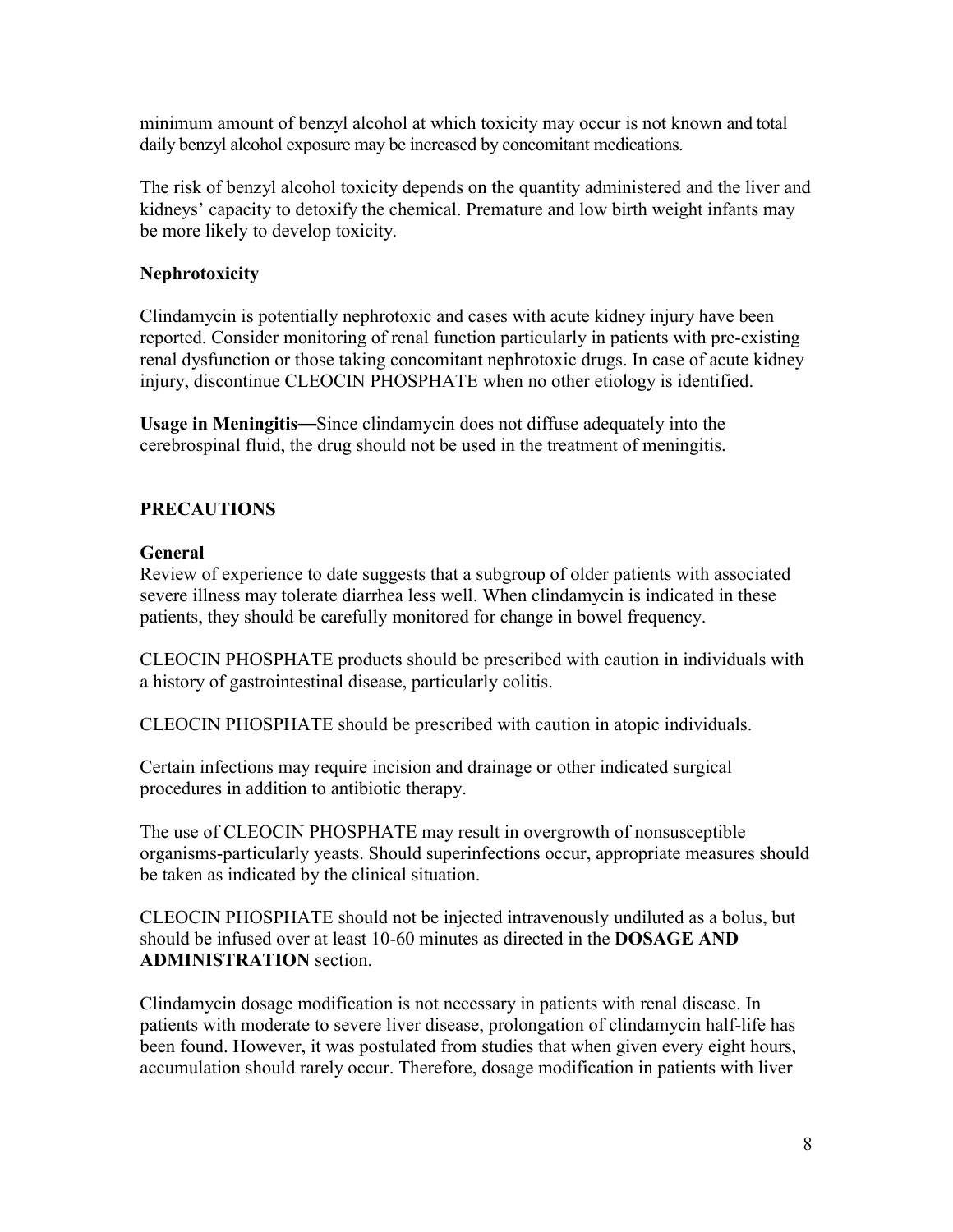disease may not be necessary. However, periodic liver enzyme determinations should be made when treating patients with severe liver disease.

Prescribing CLEOCIN PHOSPHATE in the absence of a proven or strongly suspected bacterial infection or a prophylactic indication is unlikely to provide benefit to the patient and increases the risk of the development of drug-resistant bacteria.

## **Information for Patients**

Patients should be counseled that antibacterial drugs including CLEOCIN PHOSPHATE should only be used to treat bacterial infections. They do not treat viral infections (e.g., the common cold). When CLEOCIN PHOSPHATE is prescribed to treat a bacterial infection, patients should be told that although it is common to feel better early in the course of therapy, the medication should be taken exactly as directed. Skipping doses or not completing the full course of therapy may (1) decrease the effectiveness of the immediate treatment and (2) increase the likelihood that bacteria will develop resistance and will not be treatable by CLEOCIN PHOSPHATE or other antibacterial drugs in the future.

Diarrhea is a common problem caused by antibiotics which usually ends when the antibiotic is discontinued. Sometimes after starting treatment with antibiotics, patients can develop watery and bloody stools (with or without stomach cramps and fever) even as late as two or more months after having taken the last dose of the antibiotic. If this occurs, patients should contact their physician as soon as possible.

## **Laboratory Tests**

During prolonged therapy periodic liver and kidney function tests and blood counts should be performed.

## **Drug Interactions**

Clindamycin has been shown to have neuromuscular blocking properties that may enhance the action of other neuromuscular blocking agents. Therefore, it should be used with caution in patients receiving such agents.

Clindamycin is metabolized predominantly by CYP3A4, and to a lesser extent by CYP3A5, to the major metabolite clindamycin sulfoxide and minor metabolite N-desmethylclindamycin. Therefore, inhibitors of CYP3A4 and CYP3A5 may increase plasma concentrations of clindamycin and inducers of these isoenzymes may reduce plasma concentrations of clindamycin. In the presence of strong CYP3A4 inhibitors, monitor for adverse reactions. In the presence of strong CYP3A4 inducers such as rifampicin, monitor for loss of effectiveness.

In vitro studies indicate that clindamycin does not inhibit CYP1A2, CYP2C9, CYP2C19, CYP2E1 or CYP2D6 and only moderately inhibits CYP3A4.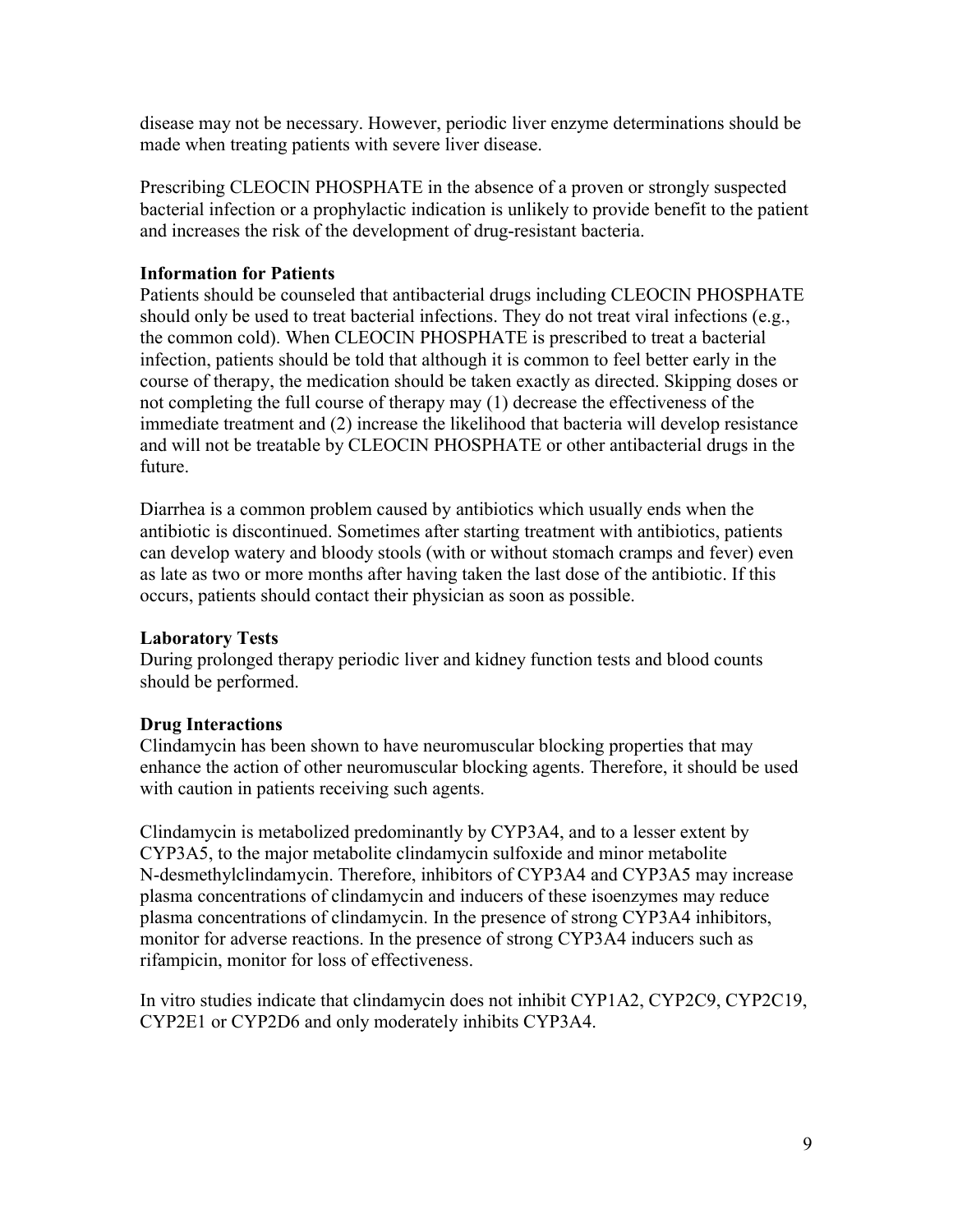#### **Carcinogenesis, Mutagenesis, Impairment of Fertility**

Long term studies in animals have not been performed with clindamycin to evaluate carcinogenic potential. Genotoxicity tests performed included a rat micronucleus test and an Ames Salmonella reversion test. Both tests were negative.

Fertility studies in rats treated orally with up to 300 mg/kg/day (approximately 1.1 times the highest recommended adult human dose based on mg/m<sup>2</sup>) revealed no effects on fertility or mating ability.

#### **Pregnancy:** Teratogenic effects

In clinical trials with pregnant women, the systemic administration of clindamycin during the second and third trimesters, has not been associated with an increased frequency of congenital abnormalities.

Clindamycin should be used during the first trimester of pregnancy only if clearly needed. There are no adequate and well-controlled studies in pregnant women during the first trimester of pregnancy. Because animal reproduction studies are not always predictive of the human response, this drug should be used during pregnancy only if clearly needed.

Reproduction studies performed in rats and mice using oral doses of clindamycin up to 600 mg/kg/day (2.1 and 1.1 times the highest recommended adult human dose based on mg/m<sup>2</sup>, respectively) or subcutaneous doses of clindamycin up to 250 mg/kg/day (0.9 and 0.5 times the highest recommended adult human dose based on mg/m<sup>2</sup>, respectively) revealed no evidence of teratogenicity.

CLEOCIN PHOSPHATE Sterile Solution contains benzyl alcohol. Benzyl alcohol can cross the placenta. See **WARNINGS**.

## **Nursing Mothers**

Limited published data based on breast milk sampling reports that clindamycin appears in human breast milk in the range of less than 0.5 to 3.8 mcg/mL at dosages of 150 mg orally to 600 mg intravenously. Clindamycin has the potential to cause adverse effects on the breast-fed infant's gastrointestinal flora. If oral or intravenous clindamycin is required by a nursing mother, it is not a reason to discontinue breastfeeding, but an alternate drug may be preferred. Monitor the breast-fed infant for possible adverse effects on the gastrointestinal flora, such as diarrhea, candidiasis (thrush, diaper rash) or rarely, blood in the stool indicating possible antibiotic-associated colitis.

The developmental and health benefits of breastfeeding should be considered along with the mother's clinical need for clindamycin and any potential adverse effects on the breast-fed child from clindamycin or from the underlying maternal condition.

## **Pediatric Use**

When CLEOCIN PHOSPHATE Sterile Solution is administered to the pediatric population (birth to 16 years) appropriate monitoring of organ system functions is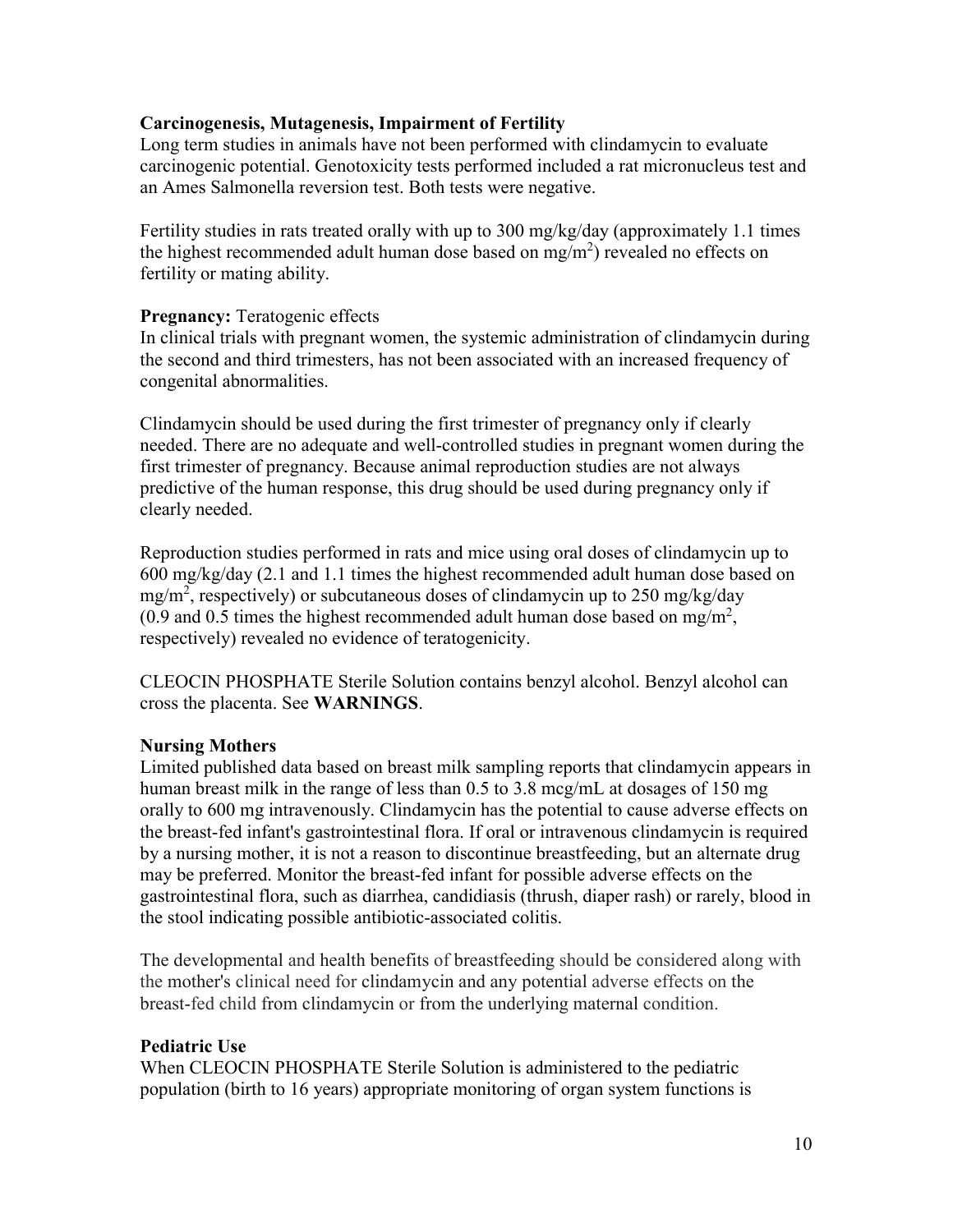#### desirable (see **CLINICAL PHARMACOLOGY** and **DOSAGE AND ADMINISTRATION)**.

#### **Usage in Newborns and Infants**

This product contains benzyl alcohol as a preservative. Benzyl alcohol has been associated with a fatal "Gasping Syndrome" in premature infants. See **WARNINGS.**

The potential for the toxic effect in the pediatric population from chemicals that may leach from the single dose premixed IV preparation in plastic has not been evaluated. See **WARNINGS**.

## **Geriatric Use**

Clinical studies of clindamycin did not include sufficient numbers of patients age 65 and over to determine whether they respond differently from younger patients. However, other reported clinical experience indicates that antibiotic-associated colitis and diarrhea (due to *Clostridioides difficile*) seen in association with most antibiotics occur more frequently in the elderly (>60 years) and may be more severe. These patients should be carefully monitored for the development of diarrhea.

Pharmacokinetic studies with clindamycin have shown no clinically important differences between young and elderly subjects with normal hepatic function and normal (age-adjusted) renal function after oral or intravenous administration.

## **ADVERSE REACTIONS**

The following reactions have been reported with the use of clindamycin.

## **Infections and Infestations:** *Clostridioides difficile* colitis

**Gastrointestinal:** Antibiotic-associated colitis (see **WARNINGS**), pseudomembranous colitis, abdominal pain, nausea, and vomiting. The onset of pseudomembranous colitis symptoms may occur during or after antibacterial treatment (see **WARNINGS**). An unpleasant or metallic taste has been reported after intravenous administration of the higher doses of clindamycin phosphate.

**Hypersensitivity Reactions:** Maculopapular rash and urticaria have been observed during drug therapy. Generalized mild to moderate morbilliform-like skin rashes are the most frequently reported of all adverse reactions.

Severe skin reactions such as Toxic Epidermal Necrolysis, some with fatal outcome, have been reported (see **WARNINGS**). Cases of Acute Generalized Exanthematous Pustulosis (AGEP), erythema multiforme, some resembling Stevens-Johnson syndrome, have been associated with clindamycin. Anaphylactic shock, anaphylactic reaction and hypersensitivity have also been reported (see **WARNINGS**).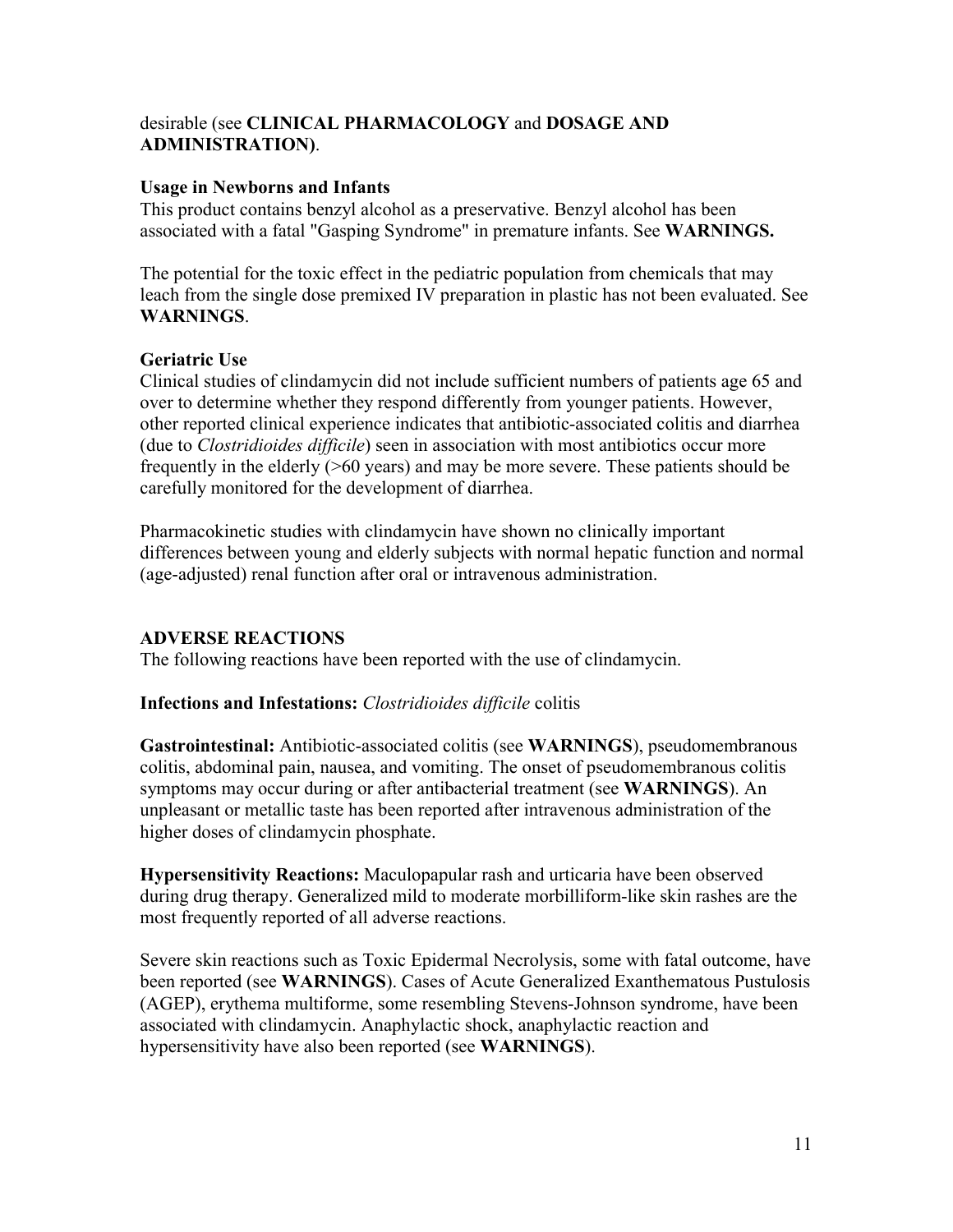**Skin and Mucous Membranes:** Pruritus, vaginitis, angioedema and rare instances of exfoliative dermatitis have been reported (see **Hypersensitivity Reactions**).

**Liver:** Jaundice and abnormalities in liver function tests have been observed during clindamycin therapy.

**Renal:** Acute kidney injury (See **WARNINGS**).

**Hematopoietic:** Transient neutropenia (leukopenia) and eosinophilia have been reported. Reports of agranulocytosis and thrombocytopenia have been made. No direct etiologic relationship to concurrent clindamycin therapy could be made in any of the foregoing.

**Immune System:** Drug reaction with eosinophilia and systemic symptoms (DRESS) cases have been reported.

**Local Reactions:** Injection site irritation, pain, induration and sterile abscess have been reported after intramuscular injection and thrombophlebitis after intravenous infusion. Reactions can be minimized or avoided by giving deep intramuscular injections and avoiding prolonged use of indwelling intravenous catheters.

**Musculoskeletal:** Polyarthritis cases have been reported.

**Cardiovascular:** Cardiopulmonary arrest and hypotension have been reported following too rapid intravenous administration (see **DOSAGE AND ADMINISTRATION**).

## **OVERDOSAGE**

Significant mortality was observed in mice at an intravenous dose of 855 mg/kg and in rats at an oral or subcutaneous dose of approximately 2618 mg/kg. In the mice, convulsions and depression were observed.

Hemodialysis and peritoneal dialysis are not effective in removing clindamycin from the serum.

## **DOSAGE AND ADMINISTRATION**

If diarrhea occurs during therapy, this antibiotic should be discontinued (see **WARNING**  box).

Clindamycin phosphate IM administration should be used undiluted.

Clindamycin phosphate IV administration should be diluted (see **Dilution for IV use and IV infusion rates** below).

**Adults:** Parenteral (IM or IV Administration): Serious infections due to aerobic grampositive cocci and the more susceptible anaerobes (NOT generally including *Bacteroides*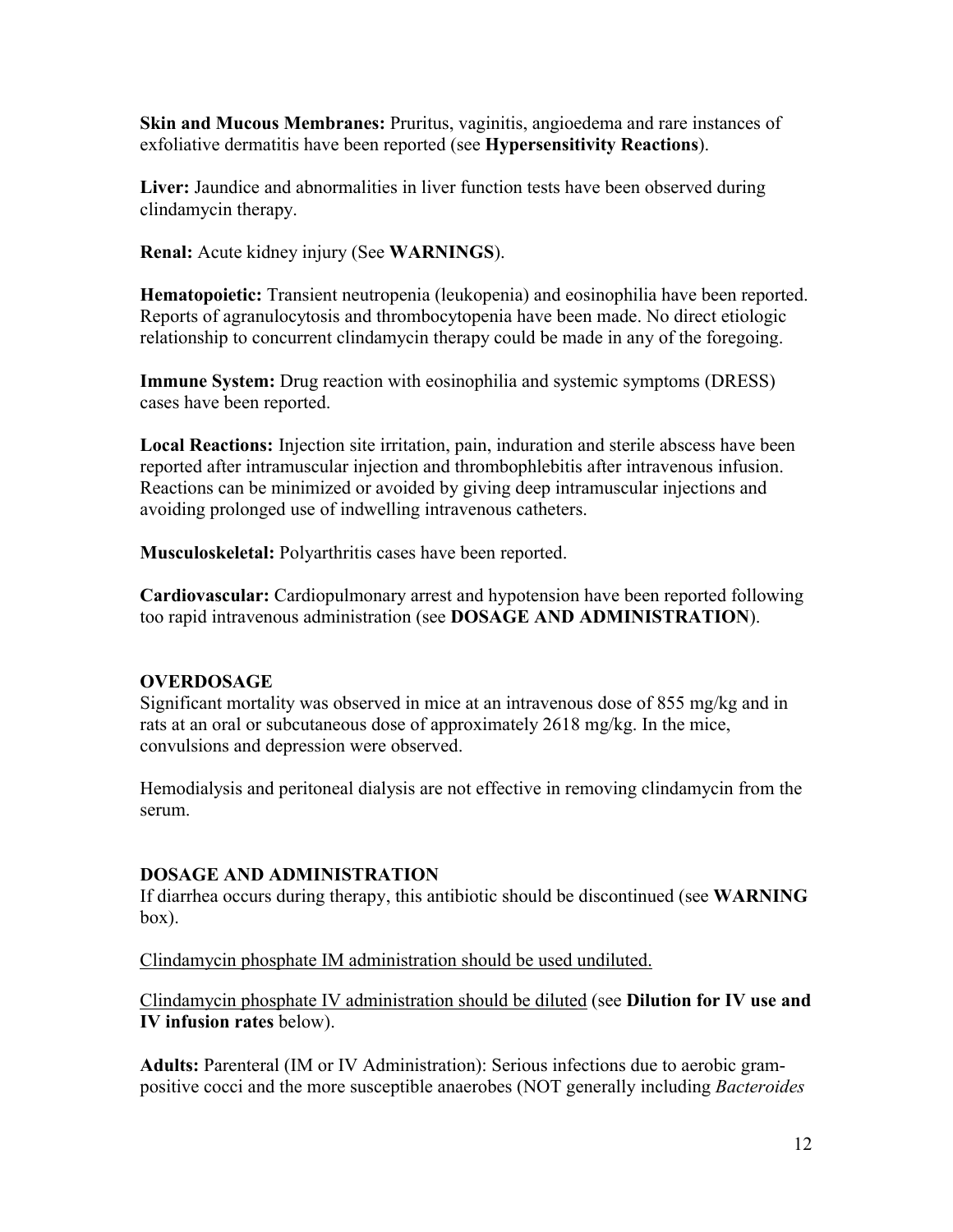*fragilis*, *Peptococcus* species and *Clostridium* species other than *Clostridium perfringens*):

 $600-1200$  mg/day in 2, 3 or 4 equal doses.

More severe infections, particularly those due to proven or suspected *Bacteroides fragilis, Peptococcus* species, or *Clostridium* species other than *Clostridium perfringens*:

1200–2700 mg/day in 2, 3 or 4 equal doses.

For more serious infections, these doses may have to be increased. In life-threatening situations due to either aerobes or anaerobes these doses may be increased. Doses of as much as 4800 mg daily have been given intravenously to adults. See **Dilution for IV use and IV Infusion Rates** section below.

Single intramuscular injections of greater than 600 mg are not recommended.

Alternatively, drug may be administered in the form of a single rapid infusion of the first dose followed by continuous IV infusion as follows:

| To maintain serum<br>clindamycin<br><b>levels</b> | Rapid<br>infusion<br>rate         | Maintenance<br>infusion<br>rate |
|---------------------------------------------------|-----------------------------------|---------------------------------|
| Above<br>$4 \text{~mg/mL}$                        | $10 \text{ mg/min}$<br>for 30 min | $0.75$ mg/min                   |
| Above<br>$5 \text{~mg/mL}$                        | $15 \text{ mg/min}$<br>for 30 min | $1.00$ mg/min                   |
| Above<br>$6 \text{~mcg/mL}$                       | $20$ mg/min<br>for 30 min         | $1.25$ mg/min                   |

## **Table 2: Serum Clindamycin Levels Maintained, Rapid Infusion Rate and Maintenance Infusion Rate**

**Pediatric Patients 1 month of age to 16 years:** Parenteral (IM or IV) Administration: 20 to 40 mg/kg/day in 3 or 4 equal doses. The higher doses would be used for more severe infections. Clindamycin should be dosed based on total body weight regardless of obesity. As an alternative to dosing on a body weight basis, pediatric patients may be dosed on the basis of square meters body surface:  $350 \text{ mg/m}^2$ /day for serious infections and  $450 \text{ mg/m}^2/\text{day}$  for more severe infections.

Parenteral therapy may be changed to oral CLEOCIN PEDIATRIC<sup>®</sup> Flavored Granules (clindamycin palmitate hydrochloride) or CLEOCIN HCl® Capsules (clindamycin hydrochloride) when the condition warrants and at the discretion of the physician.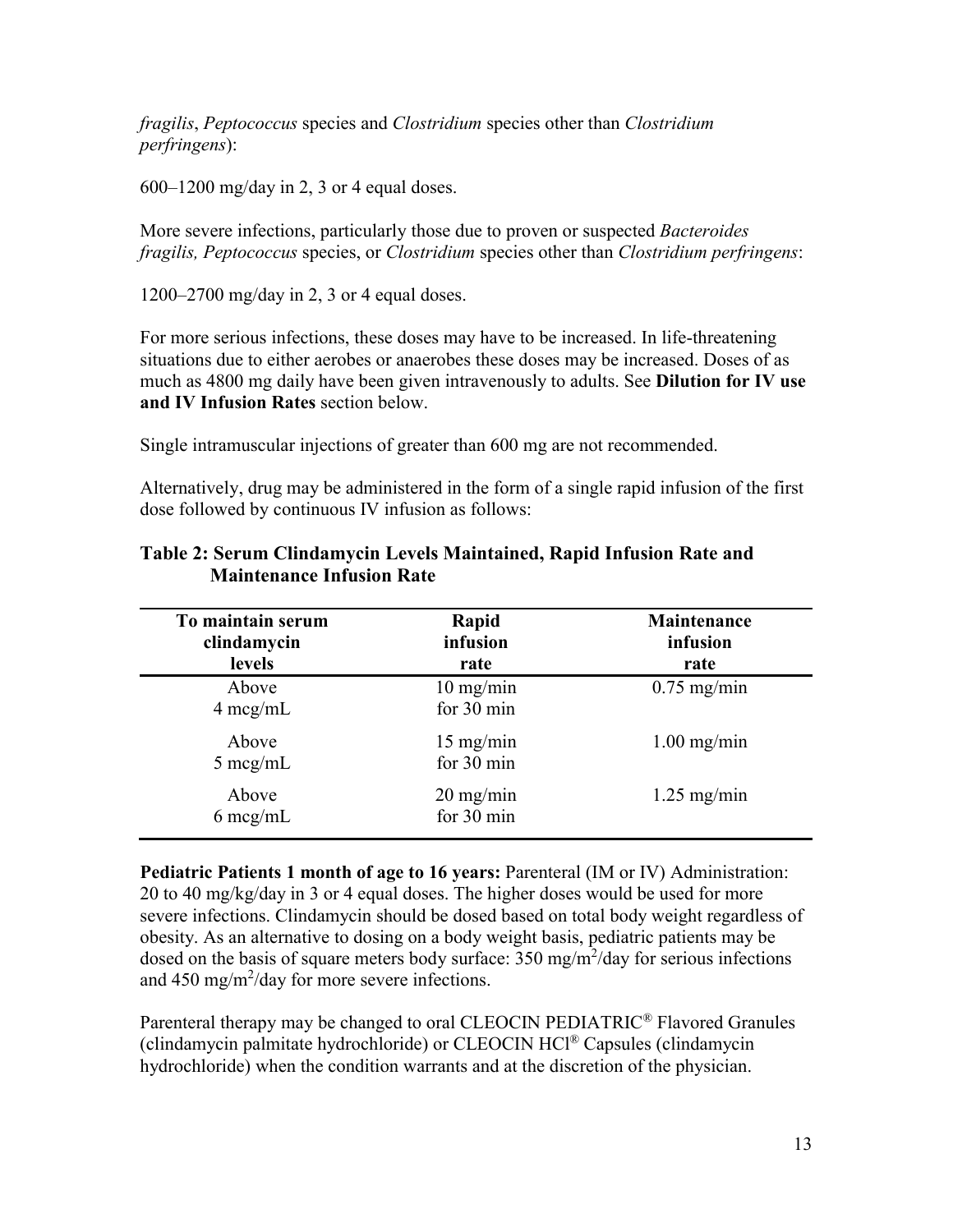In cases of β-hemolytic streptococcal infections, treatment should be continued for at least 10 days.

**Pediatric Patients less than 1 month:** The recommended dosage is 15 to 20 mg/kg/day in 3 to 4 equal doses. See Table 3 regarding the dosing regimen for pediatric patients with post-menstrual age (PMA) less than or equal to 32 weeks, or greater than 32 weeks to less than or equal to 40 weeks.

#### **Table 3: Dosing Regimens for Pediatric Patients with PMA less than or equal to 32 weeks, or greater than 32 weeks to less than or equal to 40 weeks**

| <b>PMA</b> (weeks)                                         | Dose $(mg/kg)$ | <b>Dosing Interval (hours)</b> |
|------------------------------------------------------------|----------------|--------------------------------|
| Less than or equal to 32                                   |                |                                |
| Greater than or equal to 32 to<br>less than or equal to 40 |                |                                |

PMA: Post-Menstrual age

**Dilution for IV use and IV Infusion Rates: The concentration of clindamycin in diluent for infusion should not exceed 18 mg per mL. Infusion rates should not exceed 30 mg per minute.** The usual infusion dilutions and rates are as follows:

| Dose     | <b>Diluent</b>   | Time             |
|----------|------------------|------------------|
| $300$ mg | $50$ mL          | $10 \text{ min}$ |
| $600$ mg | $50$ mL          | $20 \text{ min}$ |
| 900 mg   | $50-100$ mL      | $30 \text{ min}$ |
| 1200 mg  | $100 \text{ mL}$ | $40 \text{ min}$ |

Administration of more than 1200 mg in a single 1-hour infusion is not recommended.

Parenteral drug products should be inspected visually for particulate matter and discoloration prior to administration, whenever solution and container permit.

**Dilution and Compatibility:** Physical and biological compatibility studies monitored for 24 hours at room temperature have demonstrated no inactivation or incompatibility with the use of CLEOCIN PHOSPHATE Sterile Solution (clindamycin phosphate) in IV solutions containing sodium chloride, glucose, calcium or potassium, and solutions containing vitamin B complex in concentrations usually used clinically. No incompatibility has been demonstrated with the antibiotics cephalothin, kanamycin, gentamicin, penicillin or carbenicillin.

The following drugs are physically incompatible with clindamycin phosphate: ampicillin sodium, phenytoin sodium, barbiturates, aminophylline, calcium gluconate, and magnesium sulfate.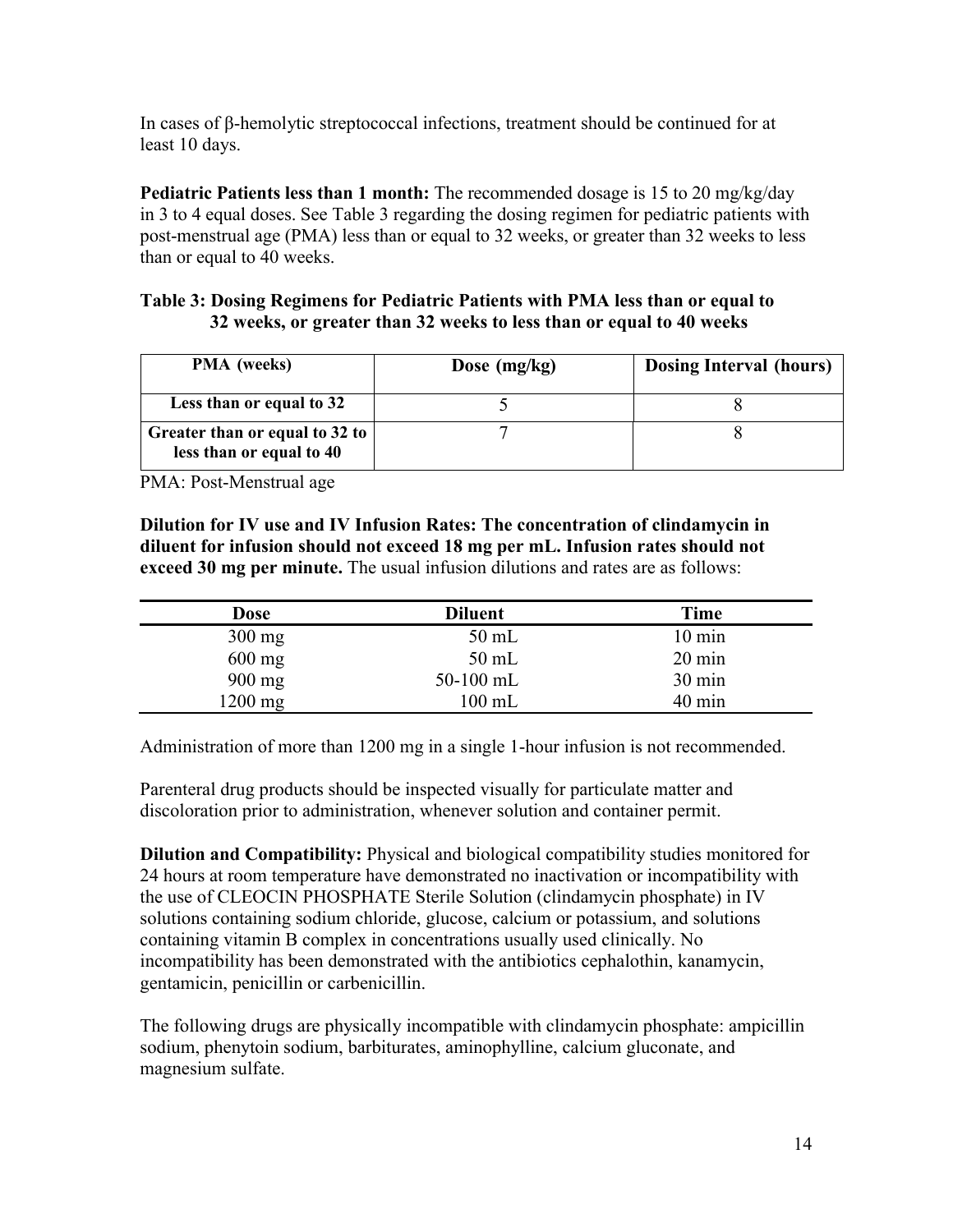The compatibility and duration of stability of drug admixtures will vary depending on concentration and other conditions.

**Physico-Chemical Stability of Diluted Solutions of CLEOCIN PHOSPHATE Room Temperature:** 6, 9 and 12 mg/mL (equivalent to clindamycin base) in dextrose injection 5%, sodium chloride injection 0.9%, or Lactated Ringers Injection in glass bottles or Mini-Bag containers, demonstrated physical and chemical stability for at least 16 days at 25°C. Also, 18 mg/mL (equivalent to clindamycin base) in dextrose injection 5%, in Mini-Bag containers, demonstrated physical and chemical stability for at least 16 days at 25°C.

**Refrigeration:** 6, 9 and 12 mg/mL (equivalent to clindamycin base) in dextrose injection 5%, sodium chloride injection 0.9%, or Lactated Ringers Injection in glass bottles or Mini-Bag containers, demonstrated physical and chemical stability for at least 32 days at  $4^{\circ}$ C.

IMPORTANT: This chemical stability information in no way indicates that it would be acceptable practice to use this product well after the preparation time. Good professional practice suggests that compounded admixtures should be administered as soon after preparation as is feasible.

**Frozen:** 6, 9 and 12 mg/mL (equivalent to clindamycin base) in dextrose injection 5%, sodium chloride injection 0.9%, or Lactated Ringers Injection in Mini-Bag containers demonstrated physical and chemical stability for at least eight weeks at -10°C.

Frozen solutions should be thawed at room temperature and not refrozen.

## **DIRECTIONS FOR DISPENSING**

**Pharmacy Bulk Package** — Not for Direct Infusion

The Pharmacy Bulk Package is for use in a Pharmacy Admixture Service only under a laminar flow hood. Entry into the vial should be made with a small diameter sterile transfer set or other small diameter sterile dispensing device, and contents dispensed in aliquots using aseptic technique. Multiple entries with a needle and syringe are not recommended. AFTER ENTRY USE ENTIRE CONTENTS OF VIAL PROMPTLY. ANY UNUSED PORTION MUST BE DISCARDED WITHIN 24 HOURS AFTER INITIAL ENTRY.

# **DIRECTIONS FOR USE CLEOCIN PHOSPHATE IV Solution in GALAXY Plastic Container**

Premixed CLEOCIN PHOSPHATE IV Solution is for intravenous administration using sterile equipment. Check for minute leaks prior to use by squeezing bag firmly. If leaks are found, discard solution as sterility may be impaired. Do not add supplementary medication. Parenteral drug products should be inspected visually for particulate matter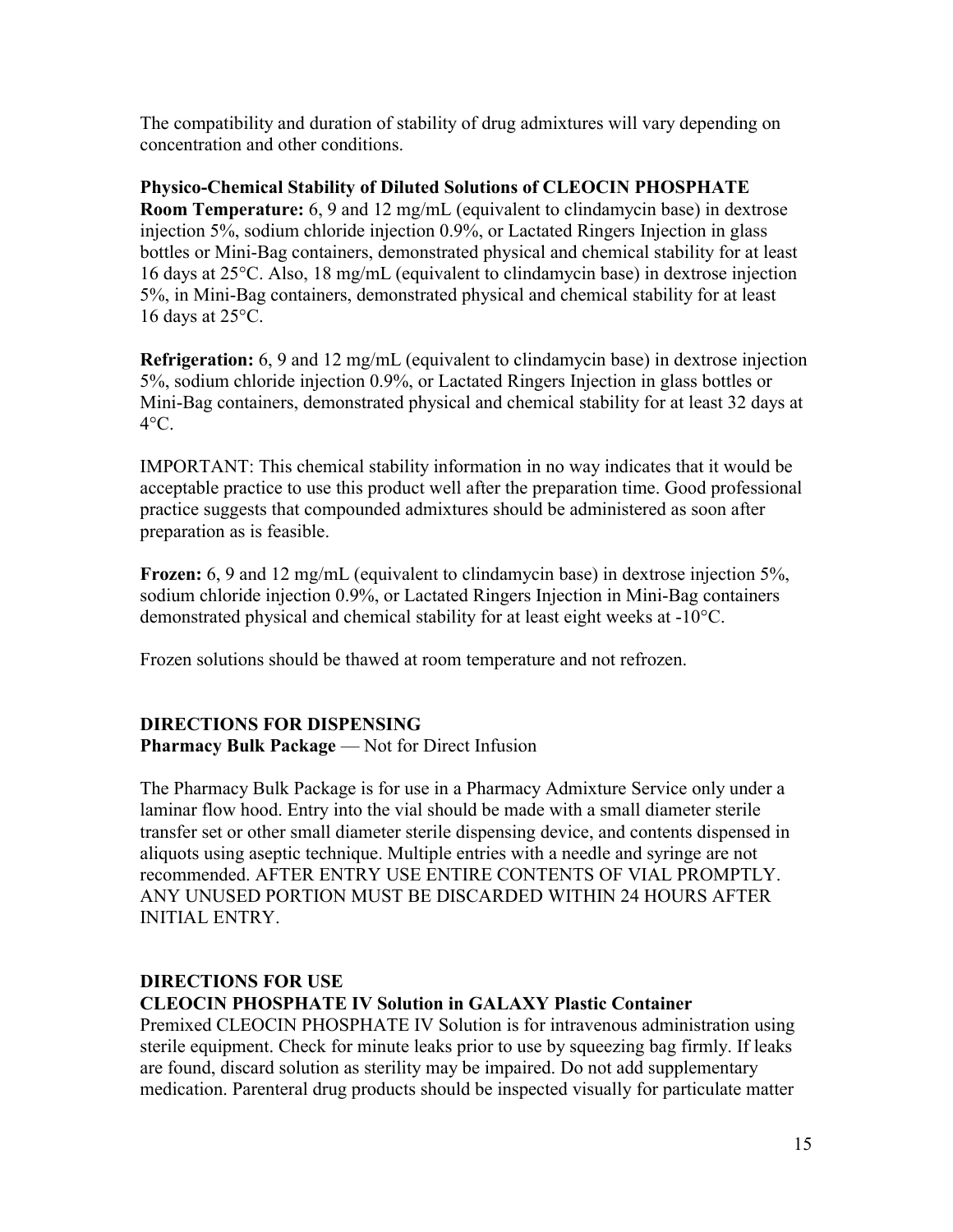and discoloration prior to administration whenever solution and container permit. Do not use unless solution is clear and seal is intact.

**Caution:** Do not use plastic containers in series connections. Such use could result in air embolism due to residual air being drawn from the primary container before administration of the fluid from the secondary container is complete.

#### **Preparation for Administration**:

- 1. Suspend container from eyelet support.
- 2. Remove protector from outlet port at bottom of container.
- 3. Attach administration set. Refer to complete directions accompanying set.

**Preparation of CLEOCIN PHOSPHATE in ADD-Vantage System—**For IV Use Only. CLEOCIN PHOSPHATE 300 mg, 600 mg and 900 mg may be reconstituted in 50 mL (for 300 mg and 600 mg) or 100 mL (for 900 mg) of dextrose injection 5% or sodium chloride injection 0.9% in the ADD-diluent container. Refer to separate instructions for ADD-Vantage System.

## **HOW SUPPLIED**

Each mL of CLEOCIN PHOSPHATE Sterile Solution contains clindamycin phosphate equivalent to 150 mg clindamycin, 0.5 mg disodium edetate, 9.45 mg benzyl alcohol added as preservative. When necessary, pH is adjusted with sodium hydroxide and/or hydrochloric acid. CLEOCIN PHOSPHATE is available in the following packages:

| 25-2 mL vials                 | NDC 0009-0870-26 |
|-------------------------------|------------------|
| 25-4 mL vials                 | NDC 0009-0775-26 |
| 25-6 mL vials                 | NDC 0009-0902-18 |
| 5-60 mL Pharmacy Bulk Package | NDC 0009-0728-09 |

CLEOCIN PHOSPHATE is supplied in ADD-Vantage vials as follows:

| <b>NDC</b>   | <b>Vial Size</b>   | <b>Total</b><br>Clindamycin<br>Phosphate/vial |
|--------------|--------------------|-----------------------------------------------|
| 0009-6582-01 | $25-2$ mL<br>Vials | $300$ mg                                      |
| 0009-3124-03 | 25-4 mL<br>Vials   | $600$ mg                                      |
| 0009-3447-03 | $25-6$ mL<br>Vials | $900$ mg                                      |

Store at controlled room temperature  $20^{\circ}$  to  $25^{\circ}$ C (68 $^{\circ}$  to  $77^{\circ}$ F) [see USP].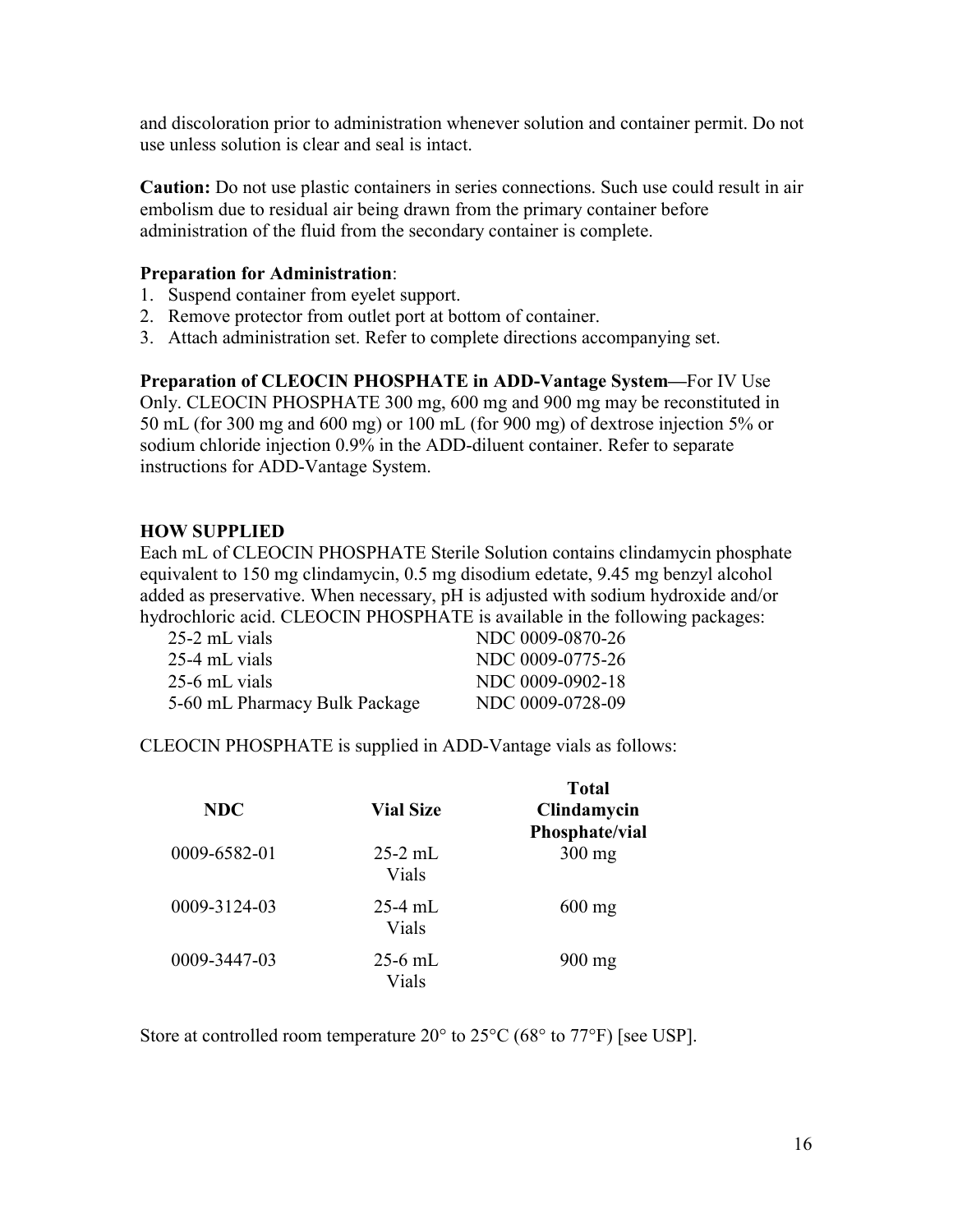CLEOCIN PHOSPHATE IV Solution in GALAXY plastic containers is a sterile solution of clindamycin phosphate with 5% dextrose. The single dose GALAXY plastic containers are available as follows:

| $24-300$ mg/50 mL containers | NDC 0009-3381-02 |
|------------------------------|------------------|
| $24-600$ mg/50 mL containers | NDC 0009-3375-02 |
| $24-900$ mg/50 mL containers | NDC 0009-3382-02 |

Exposure of pharmaceutical products to heat should be minimized. It is recommended that GALAXY plastic containers be stored at room temperature (25°C). Avoid temperatures above 30°C.

#### **REFERENCES**

1. Smith RB, Phillips JP: Evaluation of CLEOCIN HCl and CLEOCIN Phosphate in an Aged Population. Upjohn TR 8147-82-9122-021, December 1982.

ADD-Vantage<sup>®</sup> is a registered trademark of Hospira Inc.

CLEOCIN PHOSPHATE IV Solution in GALAXY plastic containers is manufactured for Pfizer Inc by Baxter Healthcare Corporation, Deerfield, IL 60015.

Galaxy and Mini-Bag are registered trademarks of Baxter International Inc.

This product's labeling may have been updated. For the most recent prescribing information, please visit [www.pfizer.com.](http://www.pfizer.com/)

**Hospital** 

Distributed by Pharmacia & Upjohn Company LLC A subsidiary of Pfizer Inc. New York, NY 10017

LAB-0044-28.0 Revised: 5/2022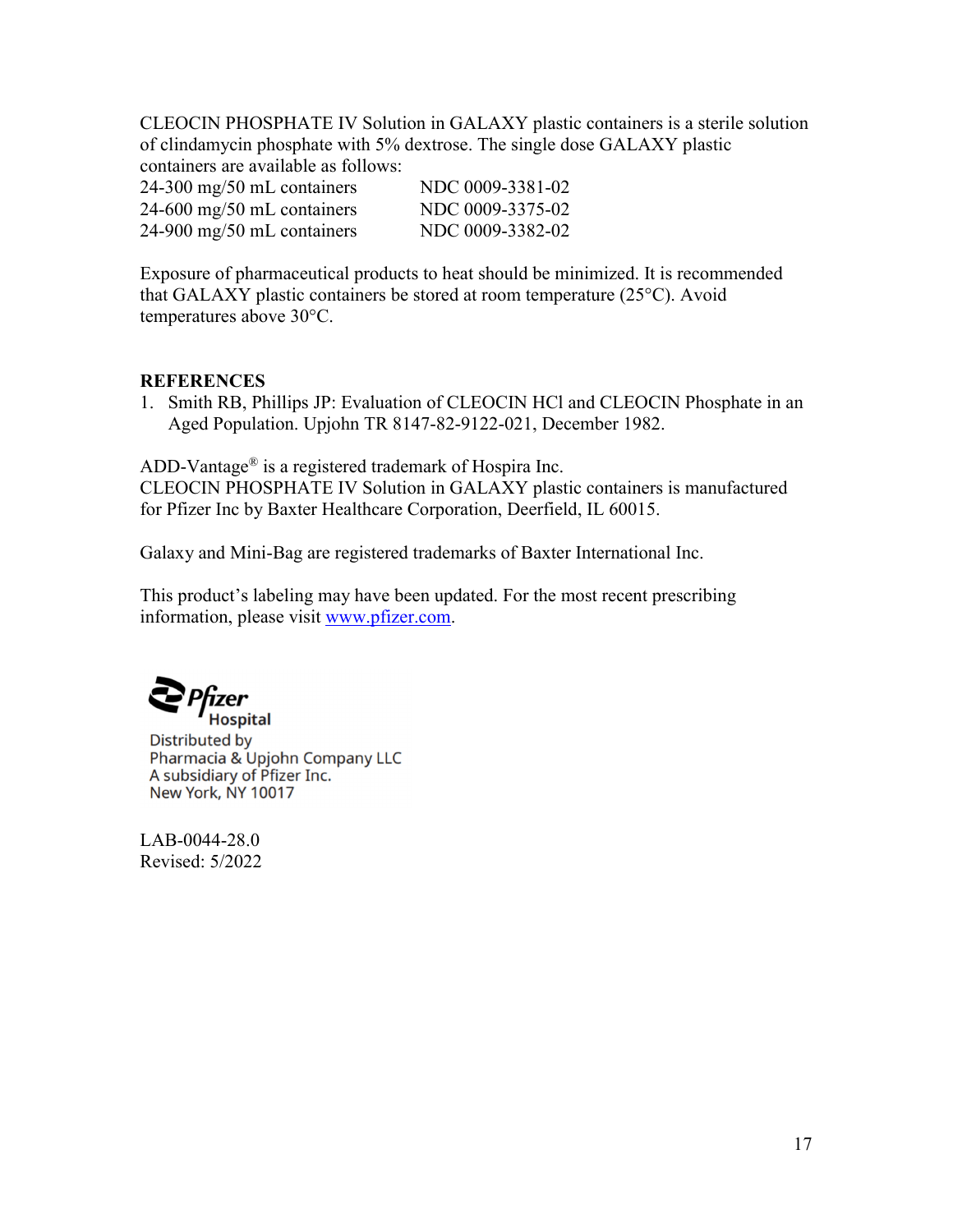**CLEOCIN PHOSPHATE® clindamycin sterile solution for injection, USP in ADD-Vantage® Vial**

**For Intravenous Use Only NOT FOR INTRAMUSCULAR USE**

## **INSTRUCTIONS FOR USE FOR ADD-VANTAGE SYSTEM—FOR IV USE ONLY**

## *To Open Diluent Container:*

Peel overwrap from the corner and remove container. Some opacity of the plastic due to moisture absorption during the sterilization process may be observed. This is normal and does not affect the solution quality or safety. The opacity will diminish gradually.

# *To Assemble Vial and Flexible Diluent Container:*

## **(Use Aseptic Technique)**

- 1. Remove the protective covers from the top of the vial and the vial port on the diluent container as follows:
	- a. To remove the breakaway vial cap, swing the pull ring over the top of the vial and pull down far enough to start the opening (SEE FIGURE 1.), then pull straight up to remove the cap. (SEE FIGURE 2.) **NOTE:** Once the breakaway cap has been removed, **DO NOT ACCESS VIAL WITH SYRINGE.**



- b. To remove the vial port cover, grasp the tab on the pull ring, pull up to break the three tie strings, then pull back to remove the cover. (SEE FIGURE 3.)
- 2. Screw the vial into the vial port until it will go no farther. THE VIAL MUST BE SCREWED IN TIGHTLY TO ASSURE A SEAL. This occurs approximately 1/2 turn (180°) after the first audible click. (SEE FIGURE 4.) The clicking sound does not assure a seal; the vial must be turned as far as it will go. **NOTE:** Once the vial is seated, do not attempt to remove it. (SEE FIGURE 4.)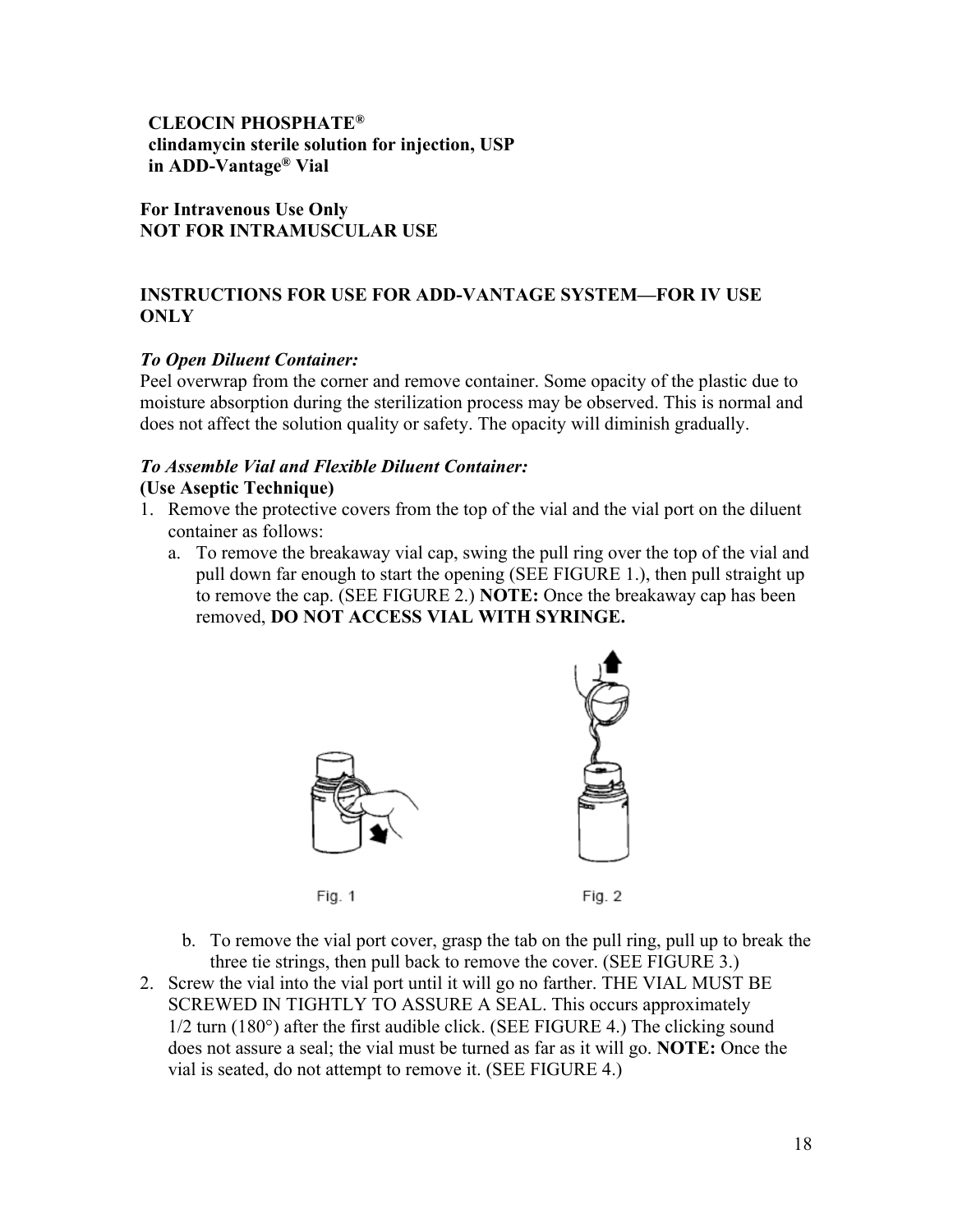- 3. Recheck the vial to assure that it is tight by trying to turn it further in the direction of assembly.
- 4. Label appropriately.



#### *To Prepare Admixture:*

- 1. Squeeze the bottom of the diluent container gently to inflate the portion of the container surrounding the end of the drug vial.
- 2. With the other hand, push the drug vial down into the container telescoping the walls of the container. Grasp the inner cap of the vial through the walls of the container. (SEE FIGURE 5.)
- 3. Pull the inner cap from the drug vial. (SEE FIGURE 6.) Verify that the rubber stopper has been pulled out, allowing the drug and diluent to mix.



4. Mix container contents thoroughly and use within the specified time.

## *Preparation for Administration:* **(Use Aseptic Technique)**

- 1. Confirm the activation and admixture of vial contents.
- 2. Check for leaks by squeezing container firmly. If leaks are found, discard unit as sterility may be impaired.
- 3. Close flow control clamp of administration set.
- 4. Remove cover from outlet port at bottom of container.
- 5. Insert piercing pin of administration set into port with a twisting motion until the pin is firmly seated. NOTE: See full directions on administration set carton.